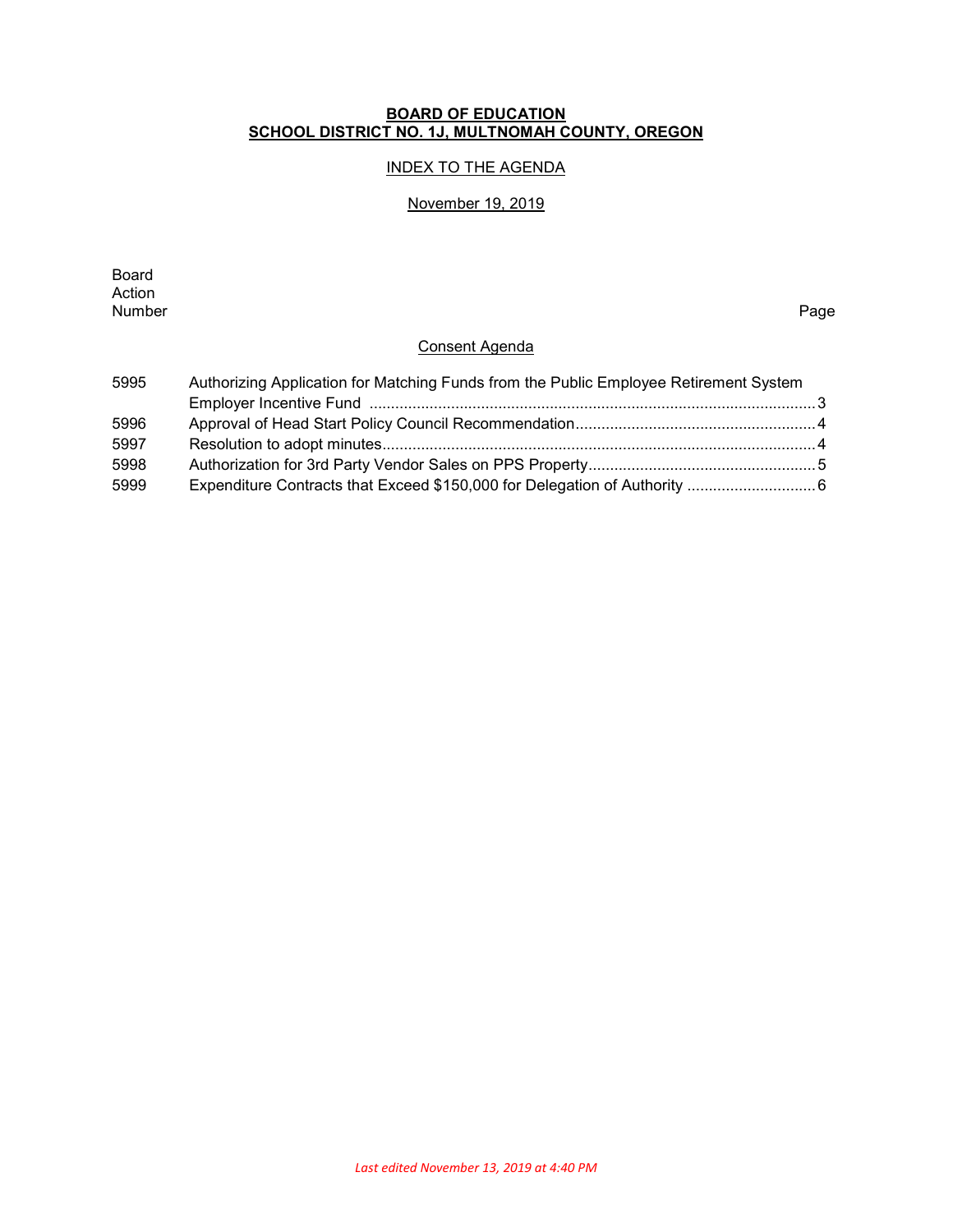# Consent Agenda

Resolutions Number 5995 through 5999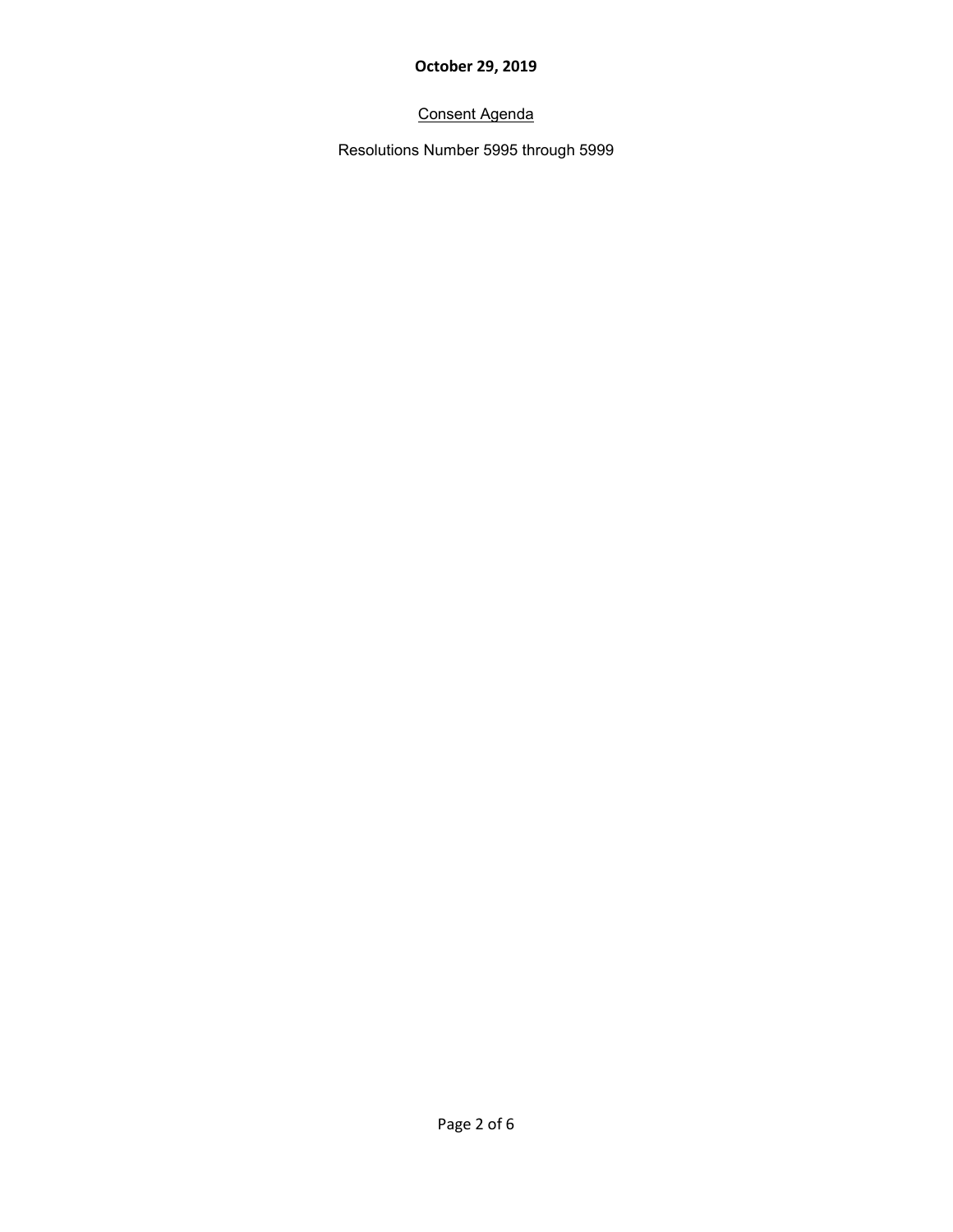### **RESOLUTION No. 5995**

#### Authorizing Application for Matching Funds from the Public Employee Retirement System Employer Incentive Fund

#### **RECITALS**

- A. In 2018, the Legislature (SB 1049) established a 25% matching fund to encourage employers to prepay their future pension obligations. Public Employee Retirement System (PERS) will accept matching fund applications from all members as of December 2, 2019. Portland Public Schools will qualify to apply on December 2, 2019.
- B. Employers lump -sum payments are deposited in side accounts at PERS and invested alongside regular pension assets. If payments are made before December 31, 2019, they will provide an offset pension contribution in the 2021-23 biennium.
- C. From 2011 to 2017, Portland Public Schools has accumulated approximately \$9.5 million credit with PERS from its side account.

#### **RESOLUTION**

The Board authorizes Portland Public Schools to apply for Public Employee Retirement System (PERS) Matching Funds from the Employer Incentive Fund (EIF), matching a total of approximately \$9.5 million from the side account refund Portland Public Schools received from PERS. The side account refund and matching funds would be reinvested in a PERS side account to lower future pension obligations.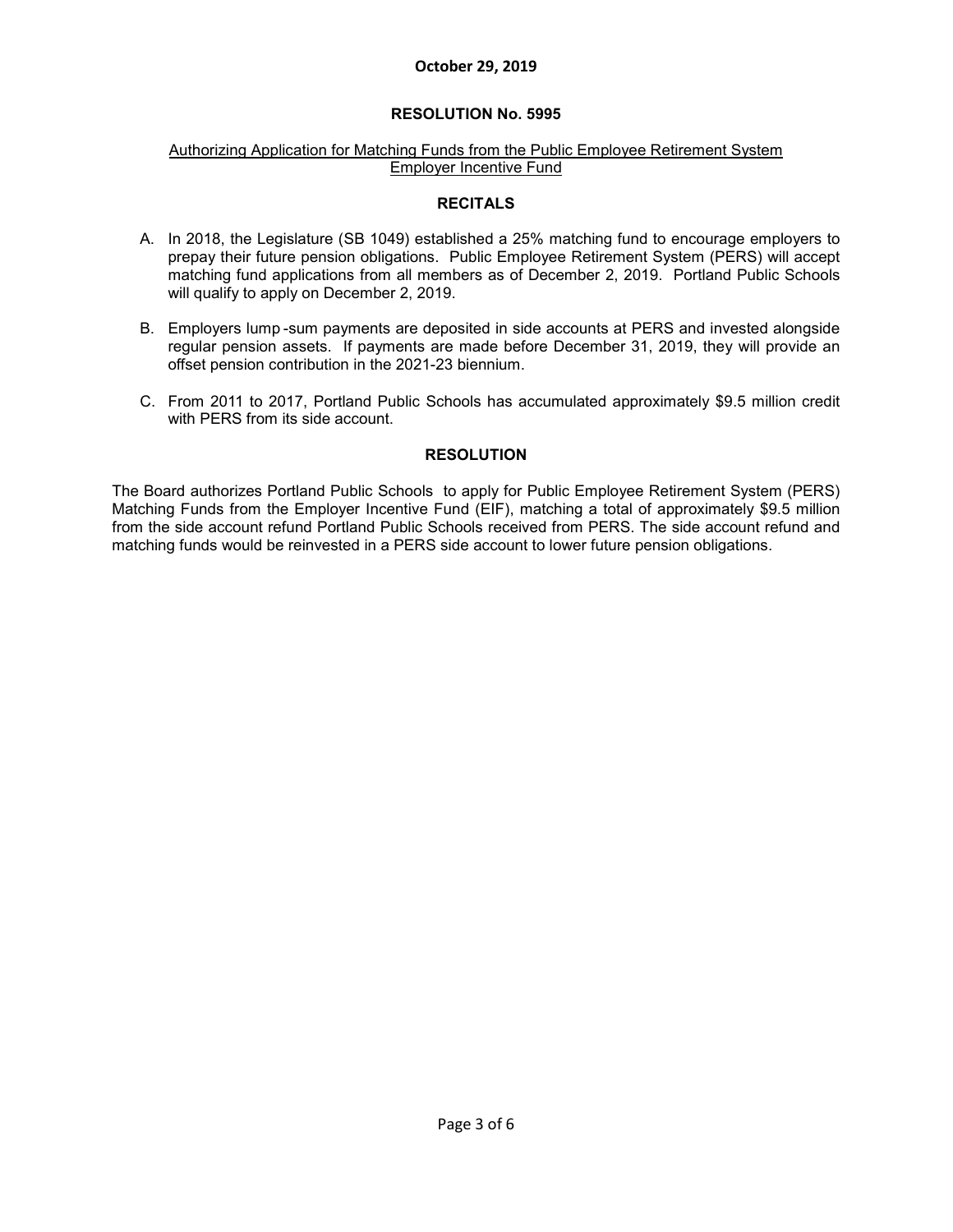## **RESOLUTION No. 5996**

## Approval of Head Start Policy Council Recommendation

## **RECITALS**

- A. Federal requirements call for the Governing Board of a Head Start program to approve recommendations for the program.
- B. The Board of Directors for Portland Public Schools serves as the Governing Board for the PPS Head Start Program.
- C. Portland Public Schools Policy Council recommends the approval of the: PPS Head Start Application to Portland Children's Levy Request for Investment.

The Portland Children's Levy has funded four Head Start teacher positions and one full-time educational assistant position for 16 years. The PPS Head Start application for 2020-2023 proposes to fund teaching positions in our culturally specific Native American classroom, a Spanish Dual Language Immersion classroom, and two classrooms utilizing a brain-based approach to learning. The Portland Children's Levy Request for Investment (RFI) requires the potential grantee to demonstrate commitment to racial equity, diversity, inclusion, and professional learning on brain development.

## **RESOLUTION**

The Board of Directors for Portland Public Schools, School District No.1J, Multnomah County, Oregon, approves the Head Start Policy Council recommendations as stated above.

## **RESOLUTION No. 5997**

The following minutes are offered for adoption:

November 05, 2019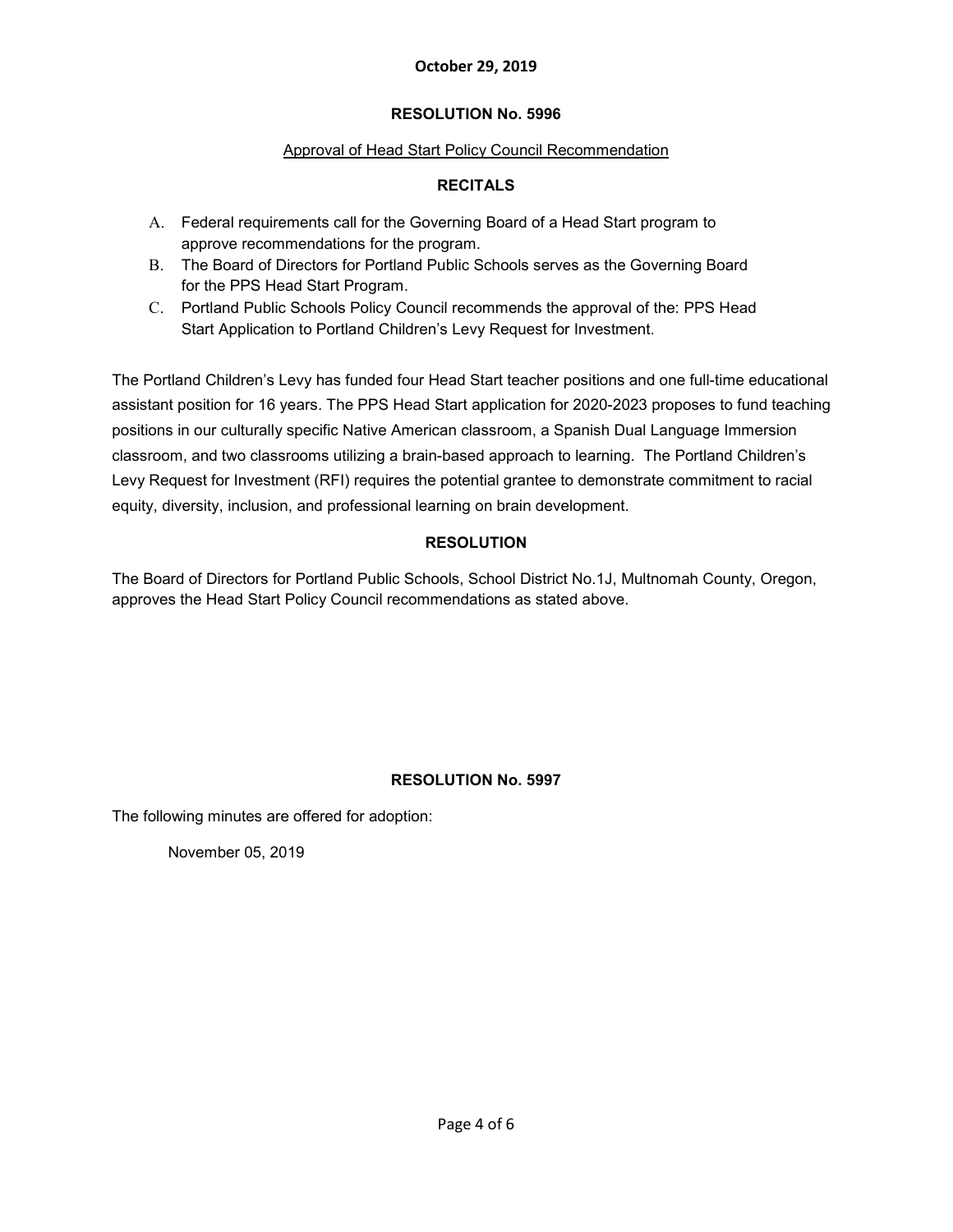### **RESOLUTION No. 5998**

## Authorization for 3rd Party Vendor Sales on PPS Property

### **RECITAL**

Portland Public Schools ("District") Policy 3.30.020-P ("Limitations On Use Of Facilities and Grounds – All Groups or Individuals") requires the Board of Education ("Board") consent to the advertising or sale of merchandise in the building or on the grounds by non-students. This shall not apply to merchandise which is in whole or part the product of the student of any school and sold by students with the approval of the principal or sales that the superintendent may authorize as essential to the successful operation of the educational program.

## **RESOLUTION**

The Superintendent recommends that the Board consent to the advertising and sales by the following vendors. The Board accepts this recommendation and by this resolution authorizes the Deputy Clerk to enter into the following agreements.

| Vendor                              | <b>Location and</b><br>Dates of Sale | <b>Purpose of the Sale</b>      | <b>Description of Merchandise</b> | <b>Estimated Value to PPS</b> | Responsible<br>Administrator,<br><b>Funding Source</b> |
|-------------------------------------|--------------------------------------|---------------------------------|-----------------------------------|-------------------------------|--------------------------------------------------------|
| Custom<br>Fundraisin<br>g Solutions | Grant High<br>School                 | <b>Grant Band</b><br>Fundraiser | <b>New Mattresses</b>             | \$2,500-\$3,000               | C.Hertz<br><b>Fund 101</b><br>Dept. 5593               |
|                                     | December 7.<br>2019                  |                                 |                                   |                               |                                                        |

### **NEW CIVIC USE OF BUILDING PERMIT**